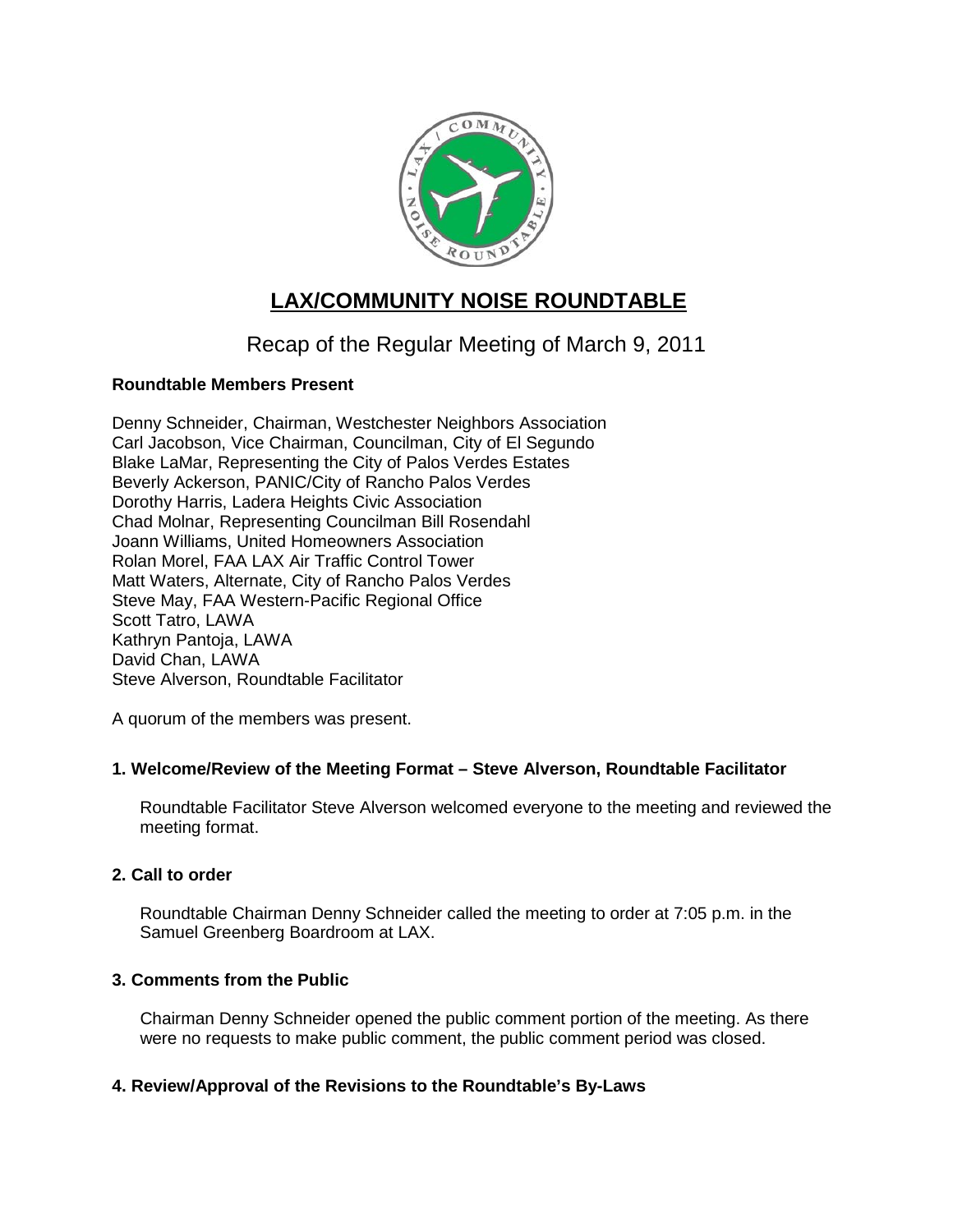Roundtable Facilitator Steve Alverson reviewed suggested changes to the By-Laws primarily surrounding the Facilitator's role in the Roundtable meetings. Roundtable members discussed each of the suggested changes and either accepted the changes or offered alternative language.

Mr. Alverson also reviewed changes made to the meeting frequency as described in the By-Laws to reflect the current schedule of six meetings per year with the option to add up to three more meetings per year if necessary.

Chairman Schneider indicated that he wanted to schedule the three additional meetings at this time. Mr. Alverson mentioned that there should be a valid reason for scheduling more meetings. He added that funds leftover from not utilizing additional meetings can be used for the facilitator to perform other tasks such as building airline participation, evaluating the Work Program, and looking at new ways to improve the Roundtable.

Member Dorothy Harris indicated she liked the meeting frequency of six per year and the option of adding more if needed. Member Chad Molnar believed that it is premature at this time to schedule more meetings and that it is better to assess the meeting frequency after re-evaluating the work program. The Roundtable agreed to stay at the current schedule of 6 meetings per year and will schedule additional meetings if necessary.

The general consensus among the members about the By-Laws is that it should allow flexibility and not be restricted to certain conditions. Blake LaMar recommended adoption of the By-Laws with the amendments suggested from the floor, which was seconded by Beverly Ackerson. The motion carried unanimously.

#### **5. Discussion of Work Program and Future Agendas**

Roundtable Facilitator Steve Alverson gave a presentation on a Potential New Approach to Work Program Scheduling. Mr. Alverson indicated that he believed that there should be a relationship between the Work Program and the Meeting Agendas. He explained that tying the Work Program elements to specific meetings would allow for the Roundtable to receive regular updates on progress of specific Work Program items. Mr. Alverson requested permission from the Roundtable for him to prepare a Work Program Schedule that would more closely tie the Work Program to specific meetings. Dorothy Harris moved that the Roundtable direct Mr. Alverson to proceed as suggested. The motion was seconded by Blake LaMar and carried unanimously.

#### **6. Review/Approval of Roundtable Work Program**

LAWA staff member David Chan indicated that he provided the updated Work Program to the Roundtable Members prior to tonight's meeting for their review and to come prepared to discuss at the meeting. Hence, he indicated LAWA will not be going over each item at this meeting but will focus on answering questions from members on the updated information.

Chairman Schneider asked about the possibility of adding the Ground Run-Up Enclosure (GRE) Project to the Work Program. Scott Tatro reminded the members that the GRE project is part of the LAX Master Plan and that the members had agreed since the Roundtable's inception not to include any master plan projects in the work program.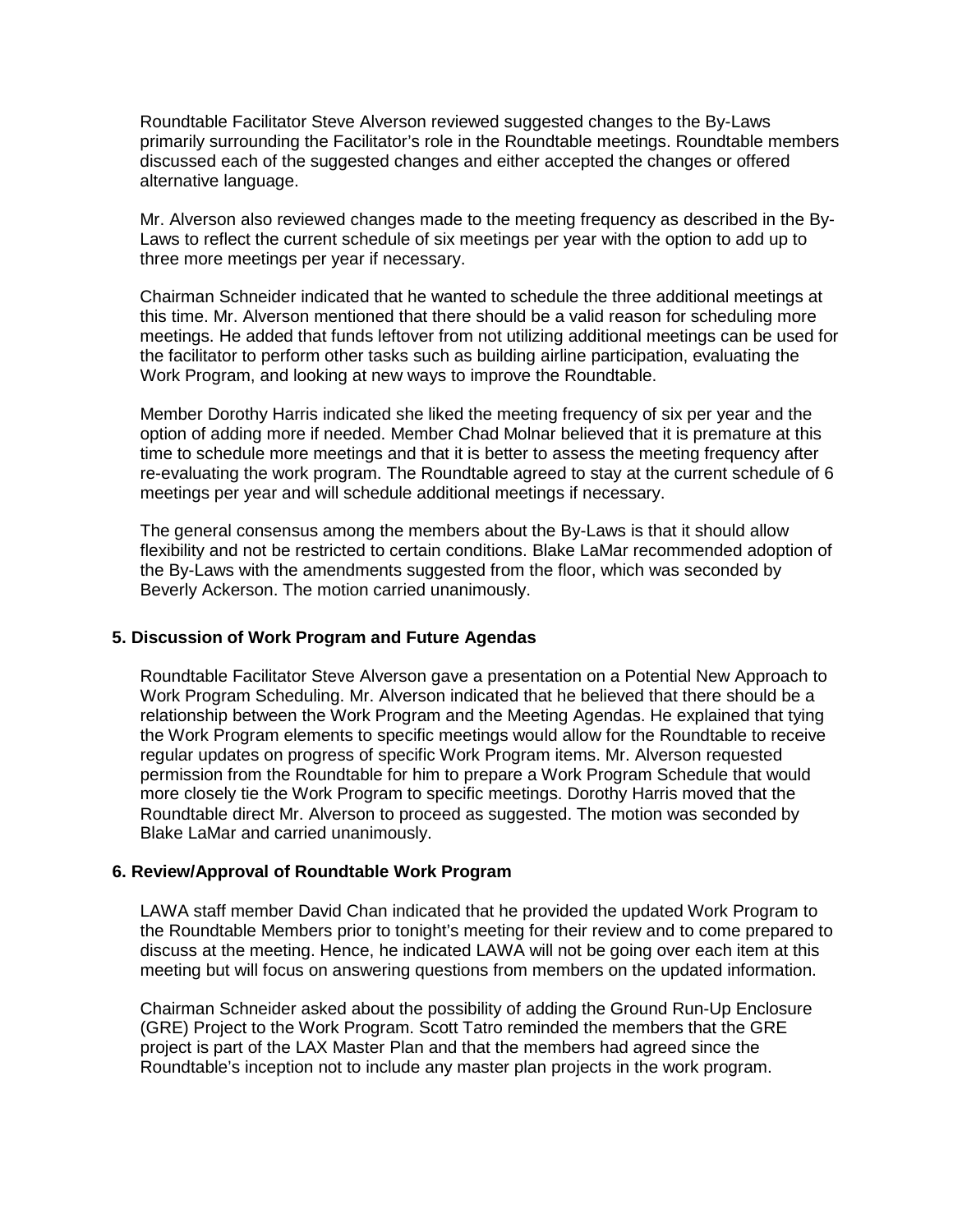Mr. Schneider asked about the status of the Part 161 Study. Mr. Tatro said that LAWA will provide an update on this study at the next meeting.

At end of the discussion, Mr. Chan requested the Roundtable make a motion to approve the updated Work Program. Beverly Ackerson moved for the approval of the document, which was seconded by another member. The motion carried unanimously.

#### **7. Easterly Operations Analysis**

Mr. David Chan indicated that the Roundtable previously requested LAWA to look into the Easterly Operations at LAX to determine if there are any changes with the flight patterns. At this meeting, he reviewed his analysis with the members, which included a comparison of east-flow flight tracks for one day in 2011, 2010 and 2008. Comparison for 2009 was not included since there were hardly any east-flow operations for that year.

Mr. Chan compared arrival and departure tracks near the PV Peninsula as well as departures from the north runways. The comparison indicates that the flight patterns are essential the same for the time periods examined with some fluctuation occurring from time to time which can caused by various factors including but not limited to traffic volume, weather and wind conditions.

Mr. Chan also mentioned that during his research, he found that east operations only occur a small percentage of the time. For instance, in 2010, there were only about 20 days of east operations with majority of those days being partial days; meaning that in most cases east operations only last about 4 to 10 hours on a given day.

Member Blake LaMar indicated he noticed arrival aircraft coming from the SLI VOR were flying over the Peninsula at low altitude. Mr. Chan responded that he did look at other days beside the ones presented but didn't find a circumstance that matches what Mr. LaMar was describing. He offered to look into the event if Mr. LaMar can provide the specific date and time of the incident.

## **8. Aviation Noise News Update**

Mr. Steve Alverson provided a rundown of the following noise news updates:

## **Senate Passes FAA Reauthorization Bill**

- \$35 Billion, Two-Year Bill, Funds AIP at a level of \$4 Billion in 2011, and \$4.1 Billion in 2012
- The Bill that passed will help Environmentally by:
	- Allow Airport Funding of Special Studies or Reviews
	- Grant eligibility for Assessment of Flight Procedures
	- Create an Environmental Mitigation Demonstration Pilot Program
	- Makes ACRP a Permanent Program
	- Establishes a Consortium to Study how to Reduce Noise, Emissions, and Energy Consumption from Civilian Aircraft
	- Establishes an Advisory Committee on Future Aeronautics
	- Phase Out of Stage 1 and Stage 2 Aircraft
	- A Pilot Program for Redevelopment of Airport Properties Airport Noise Symposium Program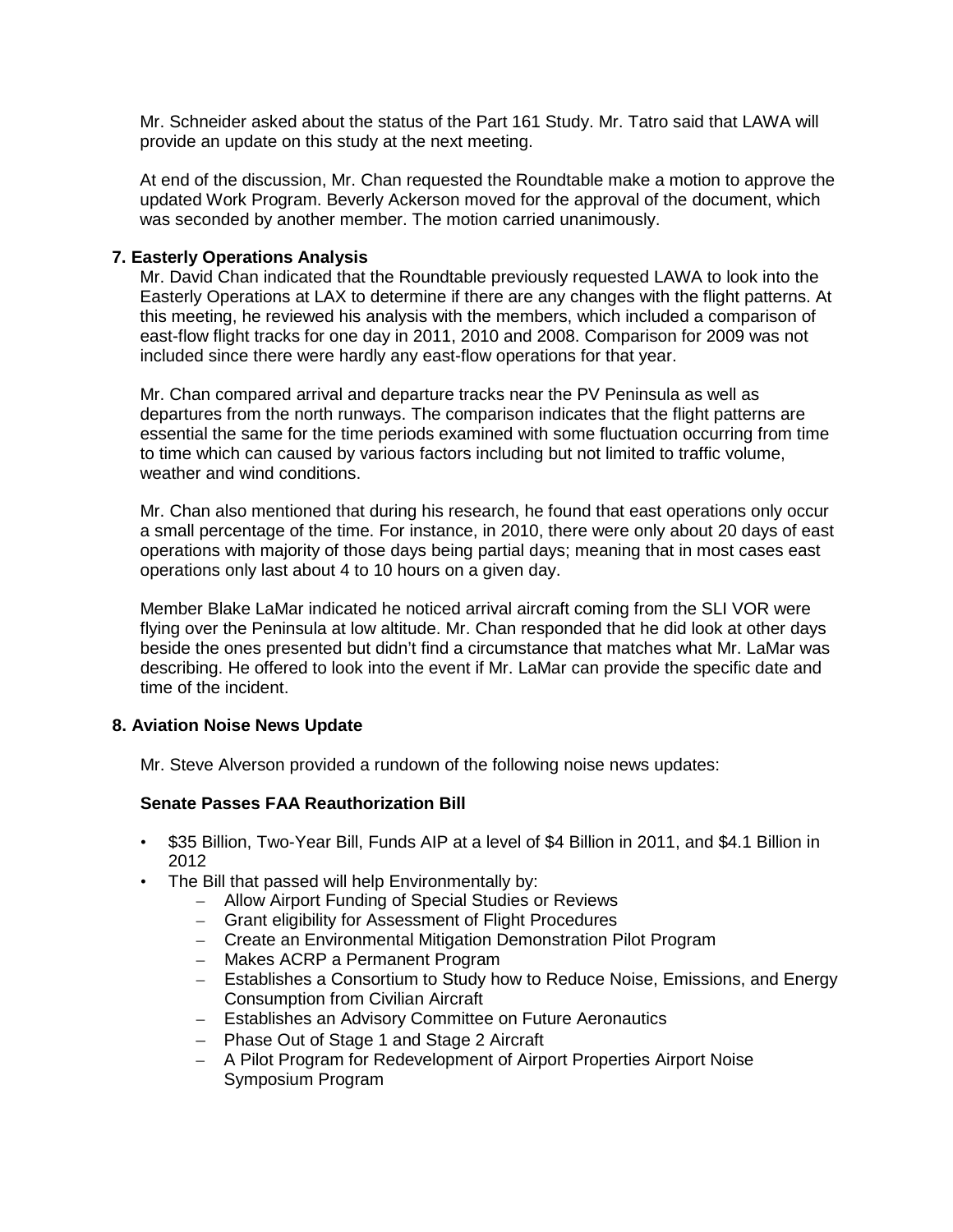## **House FAA Reauthorization Bill**

## **House Transportation Committee Introduced a Four-Year Bill**

- Funding would be reduced to 2008 Levels
- Bill would Cut AIP Funding from \$3.5 Billion to \$3.1 Billion in 2011, and \$3 Billion from 2012 to 2014

## **Noise Provisions**

- Extension of Grant Authority for Compatible Land Use Planning
- Overflights of National Parks
- NextGen Environmental Efficiency Projects Streamlining
- Airport Funding of Special Studies and Reviews
- Noise Compatibility Programs
- Grant Eligibility for Assessment of Flight Procedures
- Determination of Fair Market Value of Residential Properties
- Prohibition of Stage 1 and 2 Aircraft Weighing 75,000 lbs. or Less
- Aviation Noise Complaints
- FAA Review and Reform

#### **New Presidential Budget**

## **The 2012 Federal Budget Request Includes:**

- $-$  Increased Funding for NextGen = \$1.24 Billion
- Eliminates Guaranteed AIP funding for Large and Medium Hub Airports
- Allows Larger Airports to Increase the Passenger Facility Charge (PFC) cap from \$4.50 to \$7.00

## **Federal Grants will support Smaller Commercial and General Aviation Airports**

#### **RNAV / RNP Procedures- CATEX**

- Sen. Maria Cantwell (D-WA) added a floor amendment to the FAA Reauthorization Bill that will Accelerate Approval of Performance Based Navigation (Area Navigation and Req. Navigation Performance
- Performance Based Navigation Forms the Backbone of the NextGen System
- The Procedures will get a Category Exclusion from Environmental Review If:
	- The Procedure Measurably Reduces Aircraft Emissions
	- Results in Absolute Reduction or No Net Increase in Noise Levels

#### **Aviation Growth and FAA Forecasts**

- Air Traffic is Expected to Double over the Next Two Decades
- U.S. Airlines will reach One Billion Passengers a Year by 2021
	- This is two years earlier than expected
- Passenger Miles should more than Double from 787 Billion to 1.7 Trillion in year 2031
- Total Landings and Takeoffs will Fall Slightly in 2011, but Grow at 1.6% a year to 69.4 Million in 2031

[https://www.faa.gov/news/fact\\_sheets/news\\_story.cfm?newsId=12440](https://www.faa.gov/news/fact_sheets/news_story.cfm?newsId=12440)

## **Boeing 747-800 Intercontinental**

- Boeing has Successfully Completed a Year of Flight Tests on its 747-800 Freighter Which Should Help Boeing Certify its 747-800 Passenger Jet by Year-End
- The Boeing 747-800 Features:
	- Wingspan of 224 Feet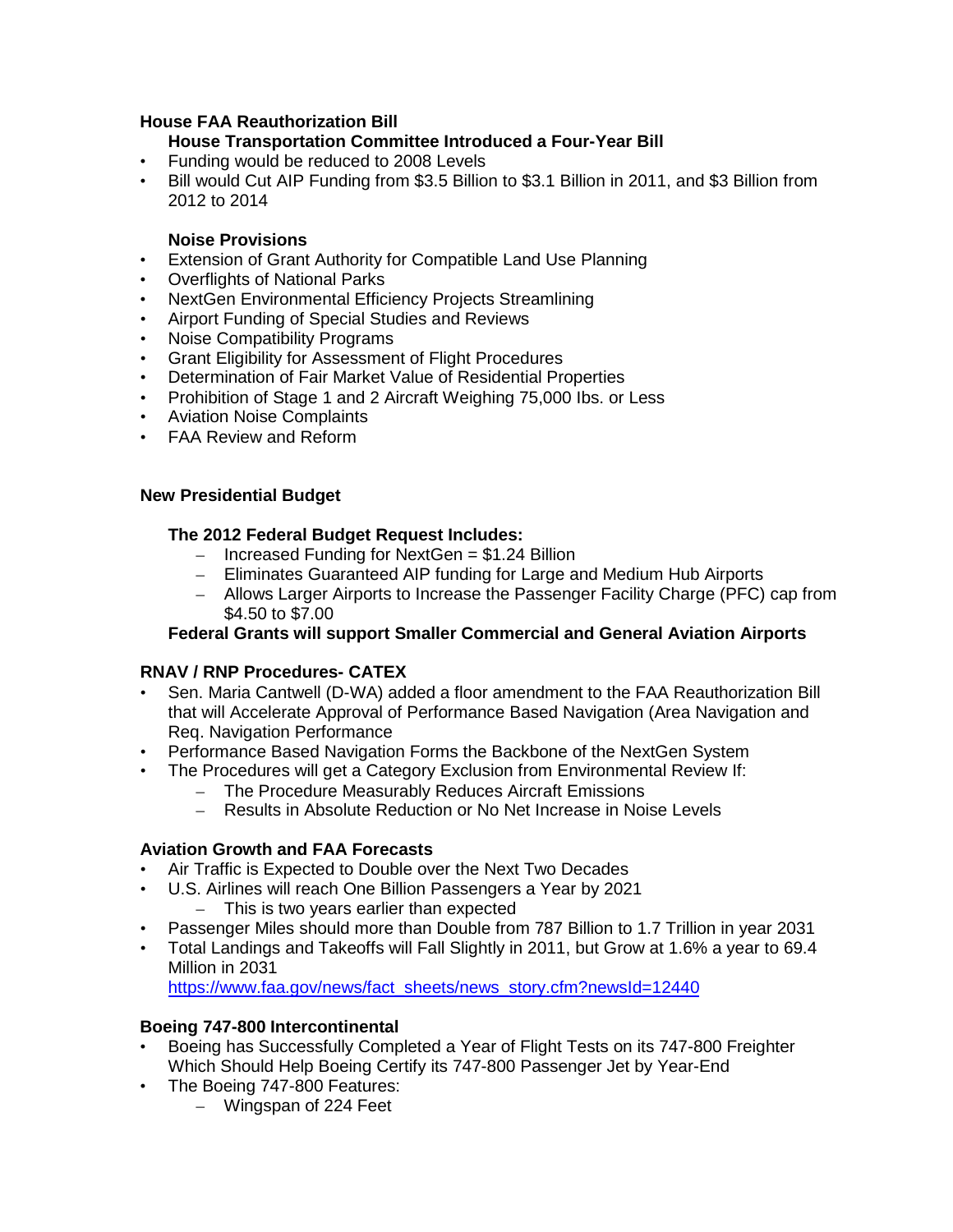- Seats 467 Passengers
- Lowers Seat-Mile Costs by 13% over the 747-400
- Boosts Fuel Efficiency by 16% over the 747-400
- The 747-800 Will Be Powered by Four GEnx-2B67 Engines:
	- Rated at 66,500 Ibs. of Thrust Each
	- 11.6 dB Quieter than Stage 4 ICAO Limit
	- Reduces NOx Emissions 52% below ICAO Limits
	- 16% Lower CO2 Emissions

[http://www.bloomberg.com/news/2011-02-13/boeing-expects-passenger-version-of-747-](http://www.bloomberg.com/news/2011-02-13/boeing-expects-passenger-version-of-747-8-to-fly-in-early-spring-in-u-s-.html) [8-to-fly-in-early-spring-in-u-s-.html](http://www.bloomberg.com/news/2011-02-13/boeing-expects-passenger-version-of-747-8-to-fly-in-early-spring-in-u-s-.html) <http://www.newairplane.com/747/>

## **Boeing's 737 Replacement**

- Boeing has Decided to Replace its Fleet Workhorse 737 with a New Airplane Design Rather than Outfit it With New Engines
	- The New Airplane would enter service around 2020
	- Boeing CEO stated that the Industry will wait for Boeing to create a more efficient airplane even though Airbus decided to re-outfit their A320 series aircraft with new engines and winglets (A320neo)

– A Schematic of the new design should be out within the next 18 Months [http://blog.seattlepi.com/aerospace/2011/02/10/boeings-mcnerney-were-going-to-do](http://blog.seattlepi.com/aerospace/2011/02/10/boeings-mcnerney-were-going-to-do-a-new-airplane/)[a-new-airplane/](http://blog.seattlepi.com/aerospace/2011/02/10/boeings-mcnerney-were-going-to-do-a-new-airplane/)

## **Global Accident Rate is Lowest Ever**

- Last Year was the safest in Aviation History for Passengers Flying Western-Built Jets
	- The 2010 Global Accident Rate was 0.61 per million flights according to IATA, just below 0.65 recorded in 2006
	- In 2009, the Accident Rate was 0.71
	- There were a Total of 17 Plane Accidents in 2010 compared to 19 in 2009
	- Runway Incursions Accounted for 21% of the Accidents Worldwide
	- 2.4 Billion people Flew Safely on 36.8 Million Flights

[http://edition.cnn.com/2011/TRAVEL/02/22/plane.accidents/#](http://edition.cnn.com/2011/TRAVEL/02/22/plane.accidents/)

## **Airbus and Boeing Set to Make Record Deliveries**

- Airbus and Boeing are on course to ship 1,000 Aircraft this year
	- Airbus delivered 510 Aircraft, while Boeing delivered 462 Aircraft in 2010
	- Narrowbodies made up 80% of the shipments in 2010, or 780 Aircraft
	- The Two Manufacturers are reaching a combined output of just under 80 narrowbodies a month
	- Airbus Expects Deliveries in 2011 to be 520-530 Aircraft, while Boeing forecasts 485-500 Aircraft Shipments [http://www.flightglobal.com/articles/2011/02/22/353451/industry-heads-for](http://www.flightglobal.com/articles/2011/02/22/353451/industry-heads-for-record-deliveries.html)[record-deliveries.html](http://www.flightglobal.com/articles/2011/02/22/353451/industry-heads-for-record-deliveries.html)

## **9. Roundtable Member Discussion**

Members Ackerson and LaMar expressed concern about an increase in noise and traffic over the Peninsula during east flow that was unusual in nature and not a part of the normal procedures.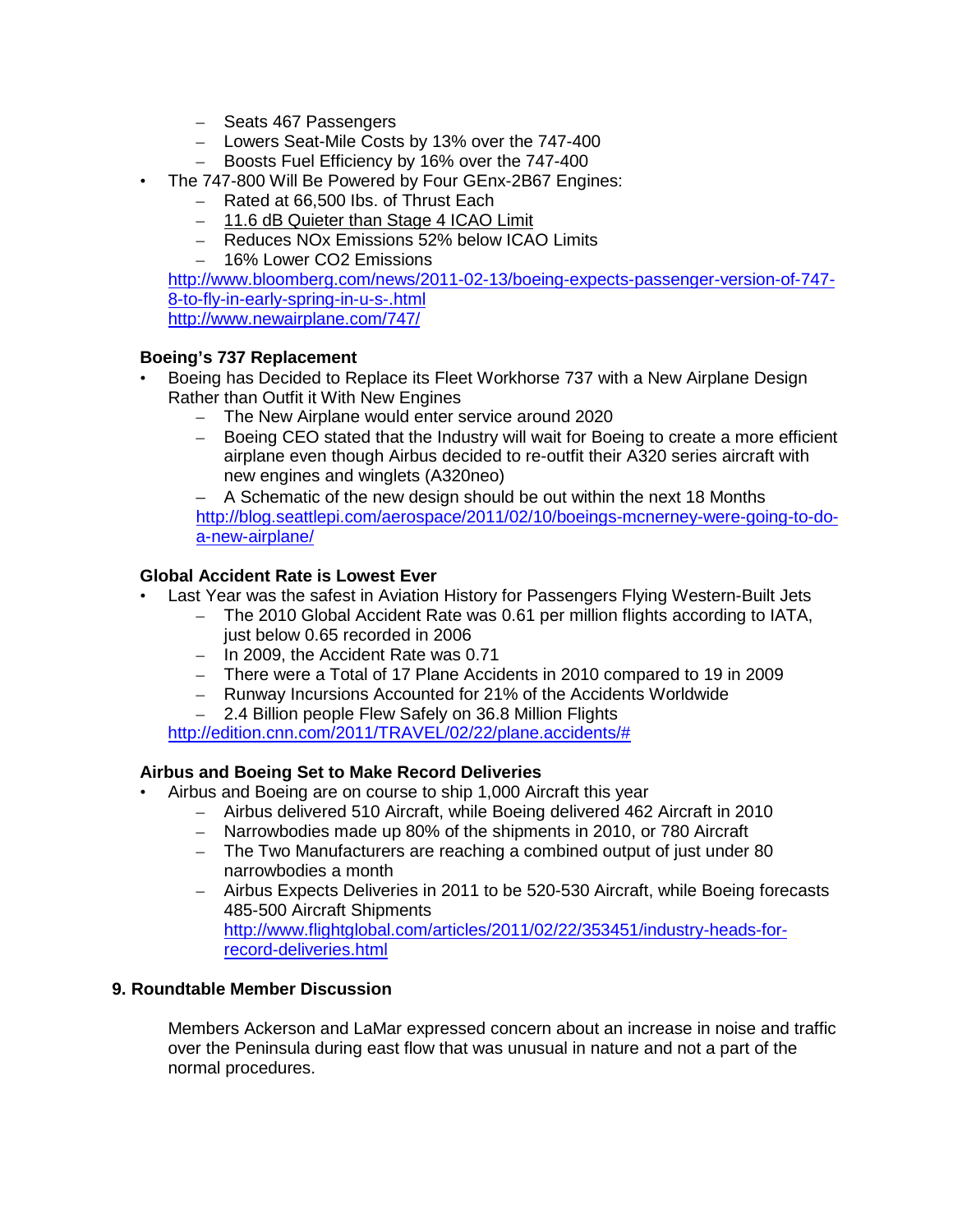Chairman Schneider asked about the status of the Noise Hotline. Scott Tatro said that the Hotline was up and operational and is being routinely checked by LAWA staff to ensure that it is functioning properly. He added that the Noise Abatement Office is behind on responding to complaints due to being short staffed.

Member Chad Molnar asked if there is still an FAA regional noise hotline. FAA Representative Steve May responded that the FAA Hotline had been discontinued about a year ago due to the availability of the LAX Noise Hotline.

Chairman Schneider indicated that he recently received a presentation from the FAA on the Noise Inventory and Reuse Plan and requested that LAWA give a status update on its Land Use Mitigation Program at a future meeting.

Chairman Schneider invited a member of the public to offer comments. The commenter indicated that leaving complaints has become more difficult because name, address, and city had to be repeated for every call. Scott Tatro indicated that ANOMS currently does not have the same capability as LAWA's previous complaint system, which was created in house. LAWA has requested the ANOMS vendor provide a similar capability, but it is currently not available.

Chairman Schneider suggested the Roundtable send a letter to Senatorial and Congressional representatives to oppose the Categorical Exemption provision as proposed in the Senate version of the FAA Reauthorization Bill. This provision will allow the FAA to implement RNP procedures without conducting a comprehensive study if it is able show that there is no net increase in noise exposure. Mr. Schneider also suggested sending a letter to the City of Los Angeles to ask for support in opposing this provision. The members agreed with his suggestion.

Chairman Schneider indicated he received a letter from a individual claiming that aircraft are flying at a lower altitude over the La Habra Heights area after the FAA implemented CDA procedures at LAX. Mr. Schneider asked LAWA to look into this issue.

Member Joann Williams asked if anything can be done to reduce noise exposure for her community in the Windsor Hills/View Park area.

Member Beverly Ackerson asked LAWA to look into her complaint about a loud noise that occurred on February 1st at around 5:05 am. Note: She subsequently called to indicate the date was on March 1st.

#### **10. Review of Roundtable Action Items**

Chairman Schneider reviewed the action items from this evening's meeting, which included:

- The Roundtable approved the updated Work Program.
- The Roundtable approved the By-Laws after reaching a consensus on the additional changes to be made on the document.
- The Roundtable agreed with Facilitator's suggestion of evaluating the Work Program and planning agendas several months in advance.